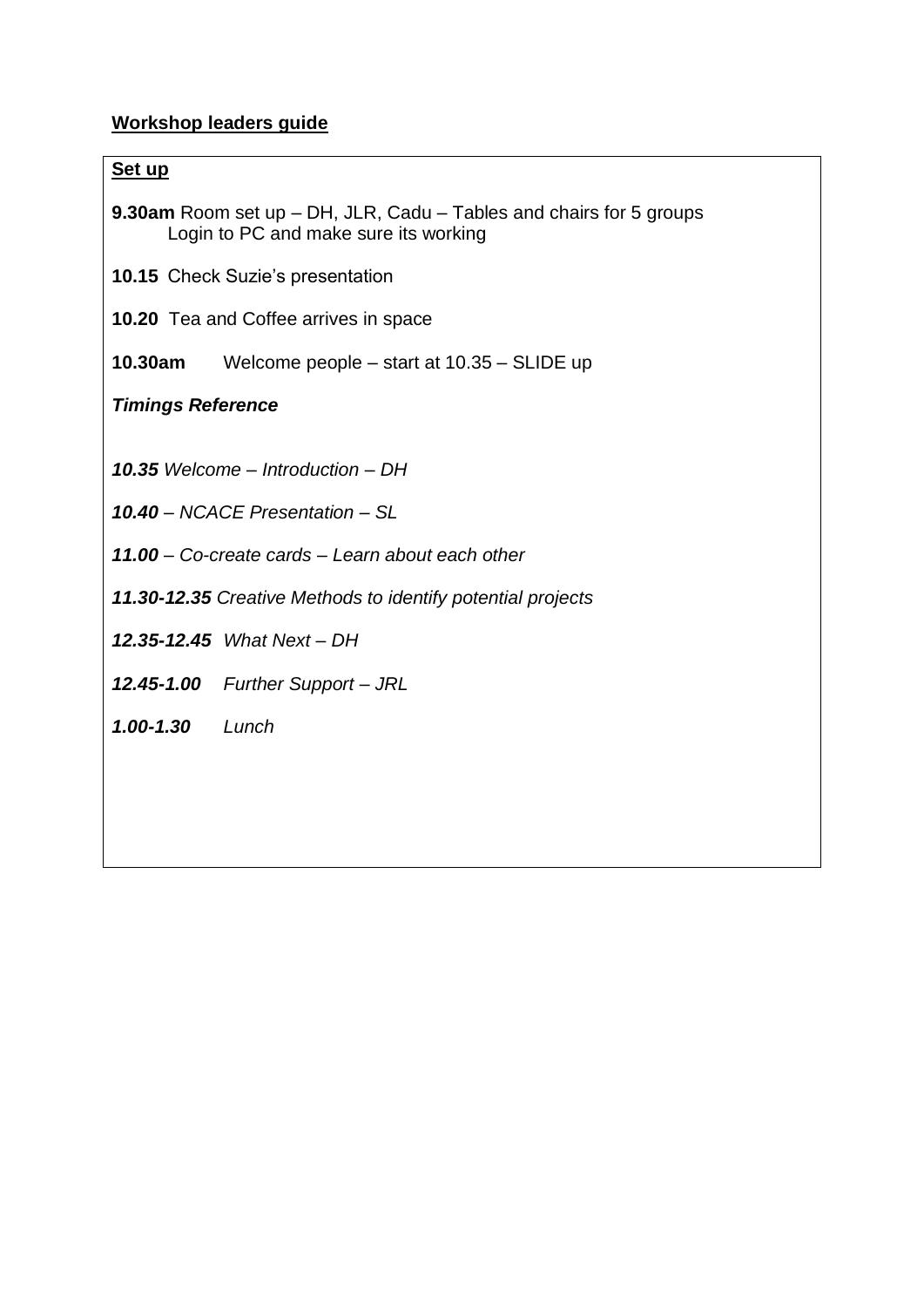| <b>Introduction</b>                                                                                                                                                                                                                                                                                                                                                                                                                            |  |  |  |
|------------------------------------------------------------------------------------------------------------------------------------------------------------------------------------------------------------------------------------------------------------------------------------------------------------------------------------------------------------------------------------------------------------------------------------------------|--|--|--|
| 10.35 PARKE Café's<br>workshop introduction. Thanyou's<br>(DH)                                                                                                                                                                                                                                                                                                                                                                                 |  |  |  |
| Hello – Welcome to the Bathway Theatre                                                                                                                                                                                                                                                                                                                                                                                                         |  |  |  |
| Thankyou everyone for attending our 2 <sup>nd</sup> PARKE café event and our 1 <sup>st</sup> live<br>workshop.                                                                                                                                                                                                                                                                                                                                 |  |  |  |
| My name is David Hockham, Theatre Manager here and co-director of the CLEI<br>research group. My work straddles international touring theatre practices, practice<br>as research and knowledge exchange and with the support of my fellow co-directors<br>Ghislaine and Jorge, the PARKE café initiative was born.                                                                                                                             |  |  |  |
| My hope is that you are here because you are interested in co-creating impactful<br>projects, working with new people to solve real problems.                                                                                                                                                                                                                                                                                                  |  |  |  |
| You have already become virtually aware of each via the 'zap lab' and today<br>provides an opportunity to find colleagues from across the university and connect<br>with some of our external partners through this workshop and during lunch.                                                                                                                                                                                                 |  |  |  |
| I have found in both the PAR space and KE space the need to articulate potential<br>impact at the beginning of an idea incredulous and almost impossible. Today and<br>with the supported process afterwards I am hoping we provide the time for people to<br>begin to get to know each other, so that the seeds of relationships and ideas can<br>begin. Perhaps creating a rebellious space akin to Prof Pam Banards rebellious<br>research. |  |  |  |
| It hopes to place multiple different types of stakeholders at the beginning of a journey<br>together, allowing questions, methods and practices to be co-authored and co-<br>created at beginning of a project echoing the thoughts of Prof Gillian Youngs.                                                                                                                                                                                    |  |  |  |
| By the end of the day you will hopefully have people you might want to work with,<br>and at the end of the session we will signpost you to the next steps, where groups of<br>people will have the opportunity to bid for 3k of seed funding, to workshop, playtest<br>and discover new projects or ways of working which might be viable for larger<br>projects.                                                                              |  |  |  |
| Todays workshop requires you to do 3 things                                                                                                                                                                                                                                                                                                                                                                                                    |  |  |  |
| 1 Actively listen<br>2 Co-design through creative methods<br>3 Create possible futures together                                                                                                                                                                                                                                                                                                                                                |  |  |  |
| You will do this in 5 steps                                                                                                                                                                                                                                                                                                                                                                                                                    |  |  |  |
|                                                                                                                                                                                                                                                                                                                                                                                                                                                |  |  |  |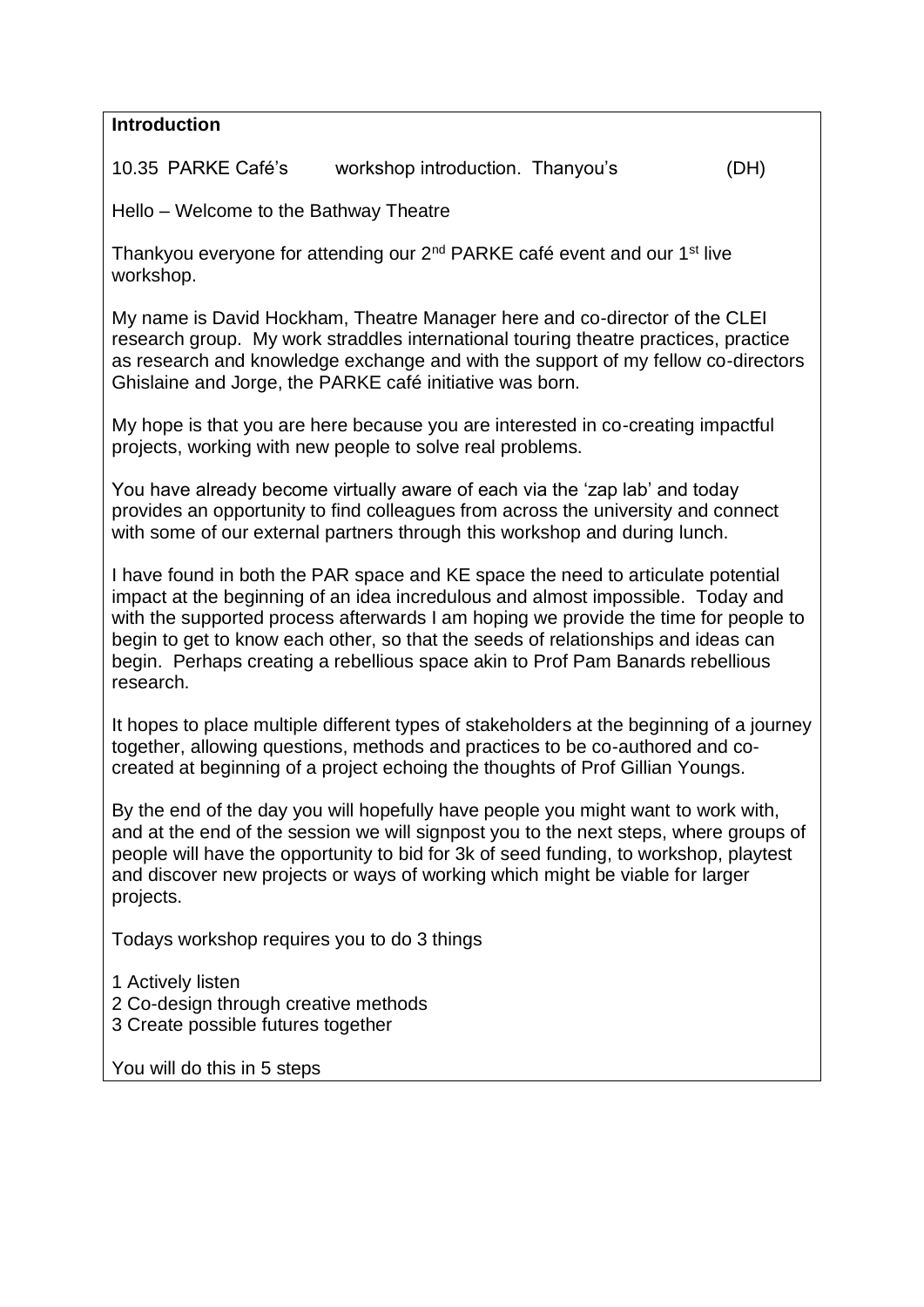#### **Step 1 - Presentation**

We'll start with a short presentation by Suzie Leighton from the National Centre of Arts and Cultural exchange, who will share a little about who they are and the work of the centre and talk about the possibilities / impacts / enablers and barriers to collaboration.

This is our third café speaker and extends the conversation from Café 1's webinar. There will be a short amount of time to ask questions in this space.

### **Step 2 – Co-Create**

We'll move on to a practical exercise where I'll invite you, in teams to make a deck of cards. In doing so you'll learn more about each other and perhaps yourself, thinking through our interests, what we bring to the party and our target audiences & end users

### **Step 3 – Workshop**

We'll use creative methods to play-test combinations in a workshop

#### **Part 4 – Discuss next steps**

We'll talk about next steps. How these ideas might be supported by GRE with a presentation by James from GRE, and the I'll conclude about how you can bid for wider funding to move these ideas into a pilot phase before the end of July – with £3000 up for grabs for 2 projects.

## **Part 5** –**Continue the conversation**

Over Lunch

Today is about getting to know each other, Imagining possible futures and thinking through what questions might we collectively asked and solve together.

Before we begin I invite you to sit with a mixture of people you know and don't know so well, across a range of subject specialism and with people both in and out of the university of Greenwich

[shuffle seats]

Thankyou. Without further ado I'll pass to Suzie.

## **10.40 Knowledge Exchange and Impact - SL**

Suzie Leighton NCACE - External Invited Speaker – 15 minutes – followed by discussion – offer examples of projects (concrete examples). Invite Questions (all together – we hear everything) 5 mins

Take questions via a menti slide?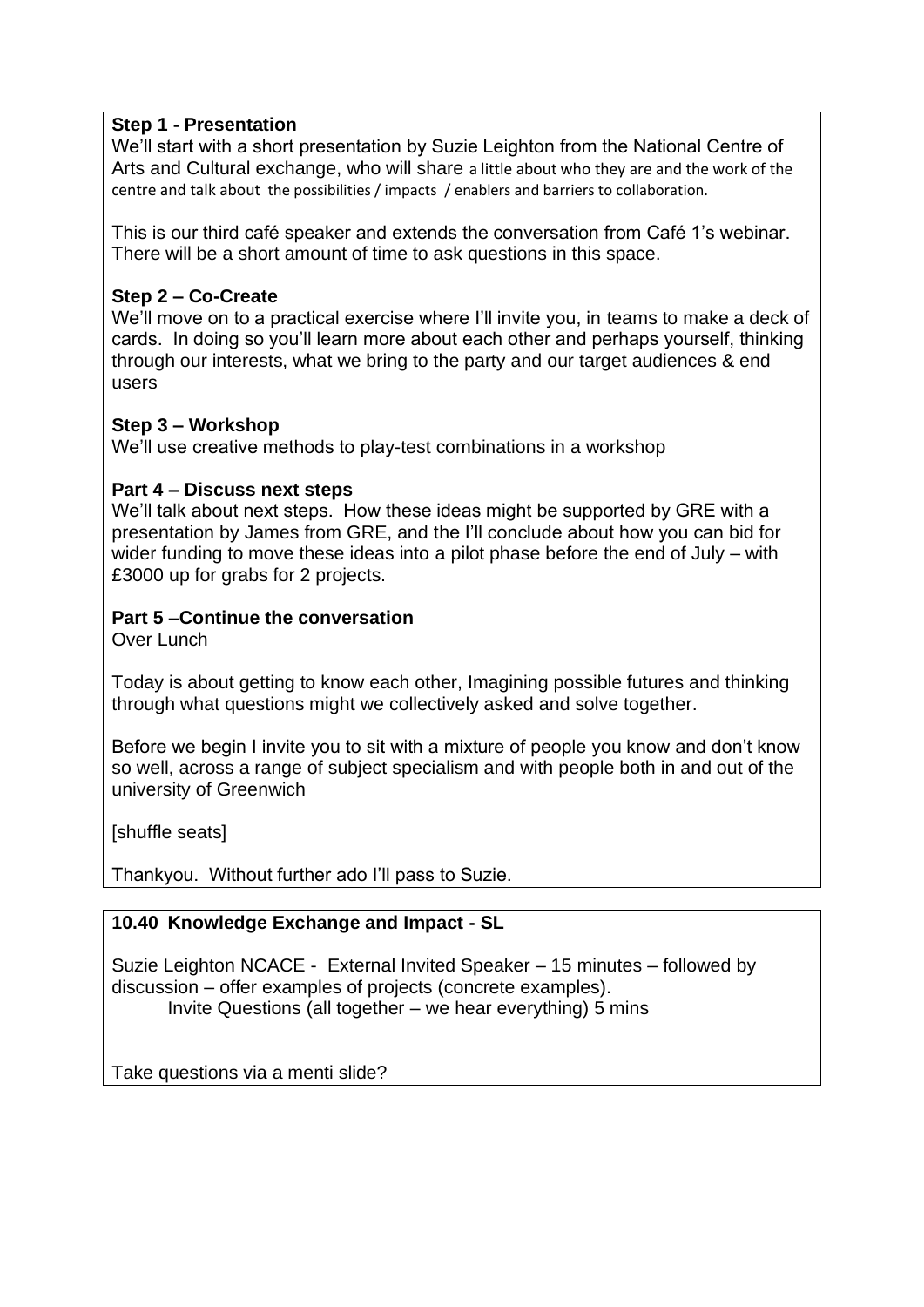11.00 **Co-create** – (exchange/share networking enable) (30 mins)

Thankyou so much Suzie.

The conversation on Knowledge exchange and Practice as Research I think requires further conversation, and I look forward to our continued discussions in this space.

For now though, we will move to step 2. The beginning of our co-creation space.

This step will act as an enabler. For some who are not used to working in this way it might feel slightly odd, perhaps forced. The aim of this session is to put our cards, literally on the table. To open us up and to begin to get to know each other. In doing so, we begin to turn the abstract ideas from the conversations we have had so far into concrete things. I ask you to commit to the process and allow yourself to be surprised!

On each table there are 3 colors of cards. We will work through each color together. Starting with [GREEN]

In this pack of cards you'll see the WHO 17 SDG's. Some of us may be familiar with them, others may not be. They are broad and open ideas. I'd like each table to lay out this set of cards, and each of you choose one of the SDG's which most aligns to your work area, or perhaps, what you are most interested in. Every person needs to pick 1 unique card and share with the rest of the table why you have picked it.

You have about 5 minutes to do this

Discard the cards you are not using in the box and place the card you will be using face down on the table for later

# 11.10 DECK 2 (10 mins)

Excellent

Now we are working with [colour]. These are labeled ' What do we bring to the party.' In this pack we will each create our own personal deck. On each card you will write 1 asset. 1 thing you bring to the party. It could be a physical resource, a skill, a level of expertise. Cards might say things like, 'expertise in mosquito mating rituals' through to access to a theatre or a CT machine. It could include things like expertise in recording oral histories through to acting, managing or botany. I'll give you 3 minutes to create as many cards as you can as an individual and then you can share these with your group. GO

Count 3 mins [time is up – now share back to the group] – allow about 8 mins...

Fab – place your personal deck in front of you. Do not mix your cards wit others., This deck represents what you. Look after it.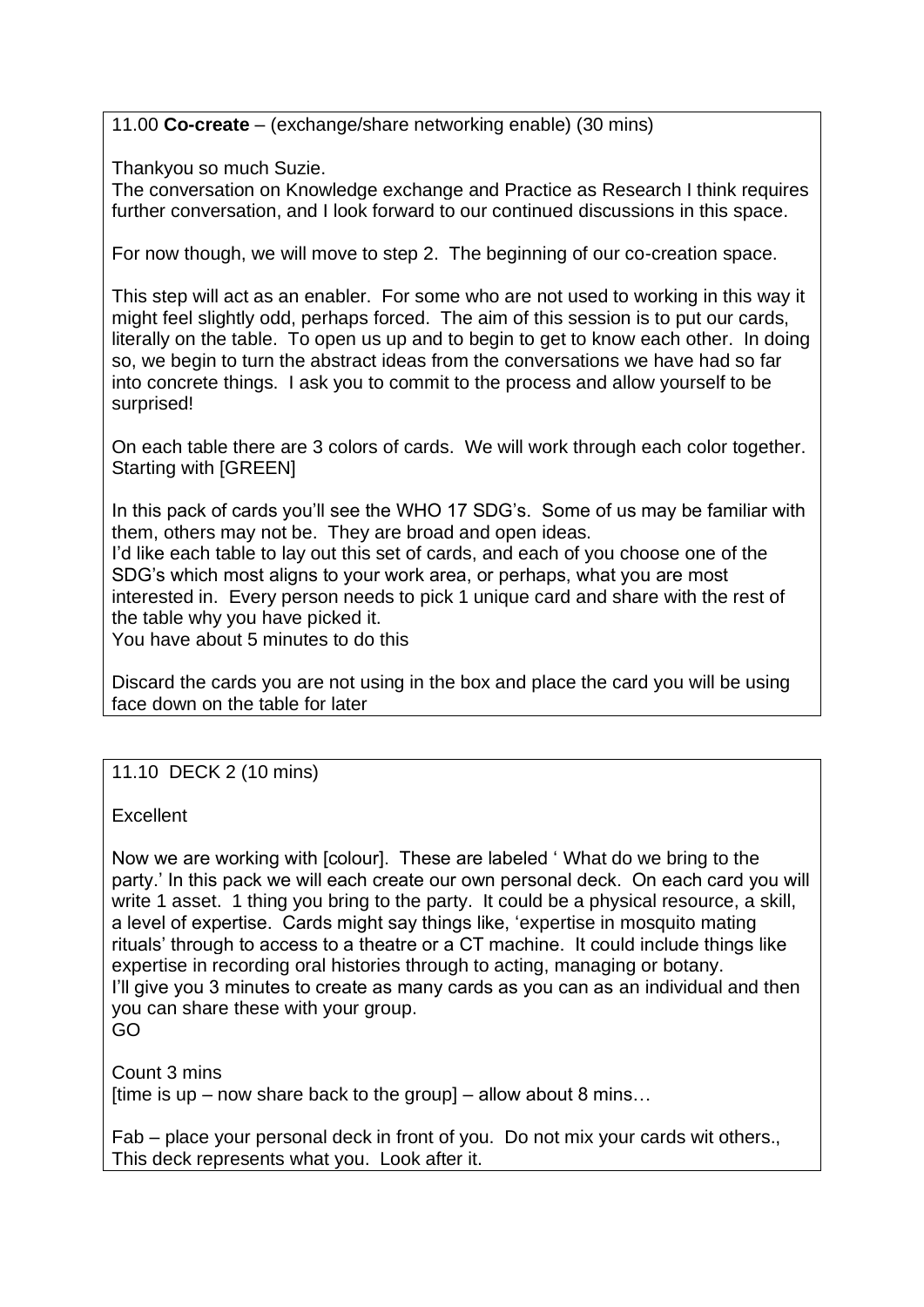$11.20 - (10 \text{ mins})$ 

We move to our final deck. This is our stakeholders card, we might think about this as our audience or end user. Who do we want to engage with? I'll give you 8 mins to work together and write a different target group on each card. At the end you should have a communal pack.

You should consider, do I have easy access to this group?

Examples might be school children aged 5-7 in my sons school

The people who go to my hairdressers

The local council steering group I sit on

Or the community group I represent

Or plausible broarder stakeholders you'd like to engage Young people aged 18-21 Farmers in devon The local council

Your time starts now…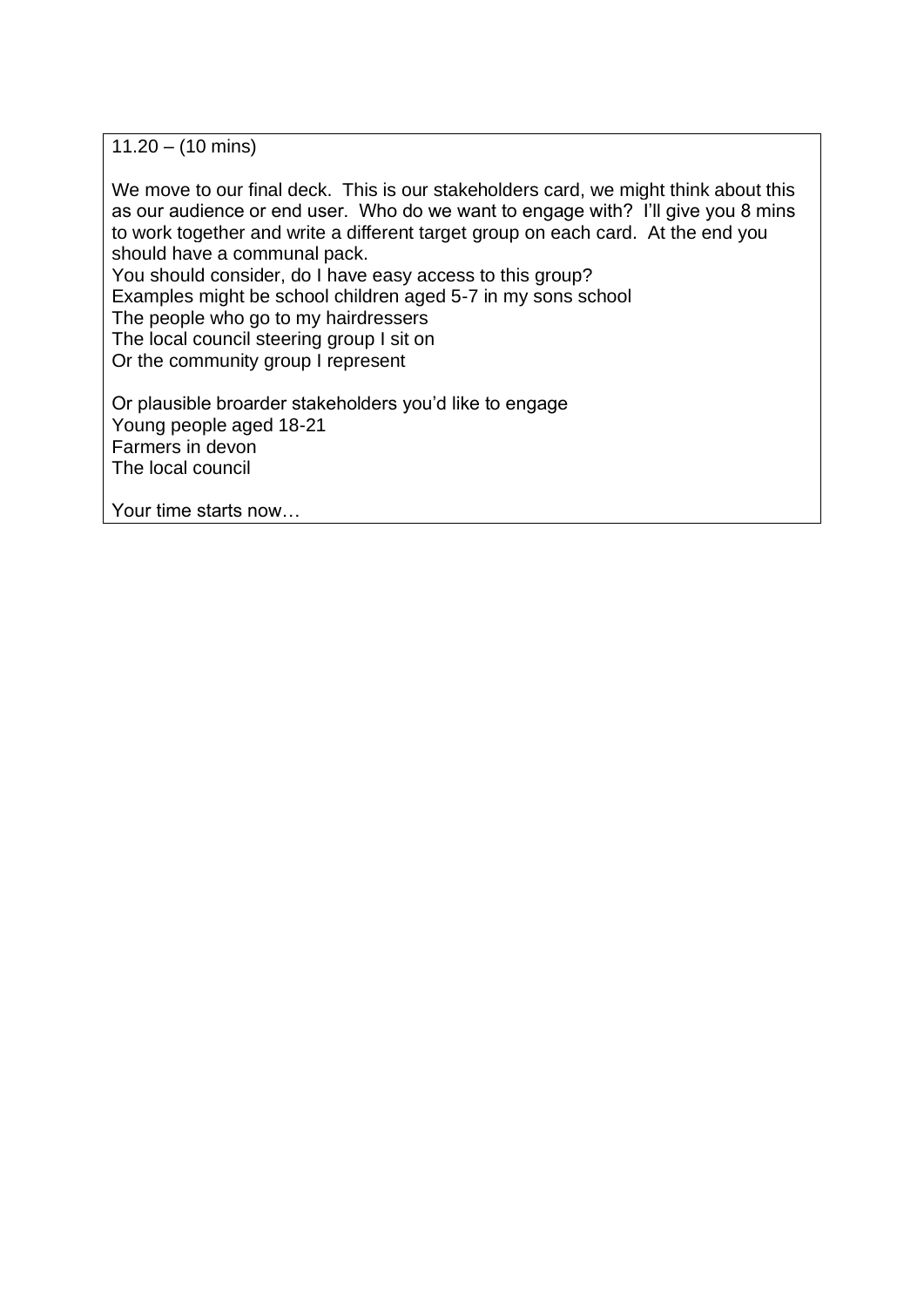### 11.30-12.30 **Creative Methods Workshop**

You should now have multiple decks of cards face down on your table – so you cannot see what is on them.

You will each have a personal deck of what you could bring to the party. You also have a shared SDG deck and stakeholder deck.

We are going to be spending the next 60 mins working with these decks

For the first 15 minutes we are going to play five quick fire rounds using the cards. Each round is 3 minutes long

When I say go you will turn 1 card at random from each of your decks and lay them face up. That's 1 from each of your personal decks, 1 from the SDG deck and one form your participants deck. You then have the remainder of the time to imagine multiple project ideas which might include the combination. Try not to worry about if they are good ideas or bad. Allow yourself to be surprised, to laugh and to imagine,.

For example, if our cards say , young people aged 5-7, health and wellbeing, poetry, film making, swarm patterns of mosquito's and botany we could imagine a spring time nature walk at dusk along a river, where 5-7 year olds exploring the riverbed's eco-system which is then documented. Or perhaps it's a CBBC report on the decline of natural habitat and the demise of mosquito's and birds, underscored by poetry. Or it's a poetry exercise for 5-7 year olds which is used to…

For each combination work though as may ideas as you can in the time limit. The types of projects created emerging unique to each table… Work as a team

Please do use the paper and pens to jot down these ideas Are you ready.

Go.

Stop. Place those cards to the bottom of your decks

Ready for round 2

Ready for round 3

Ready for Round 4

Ready for Round 5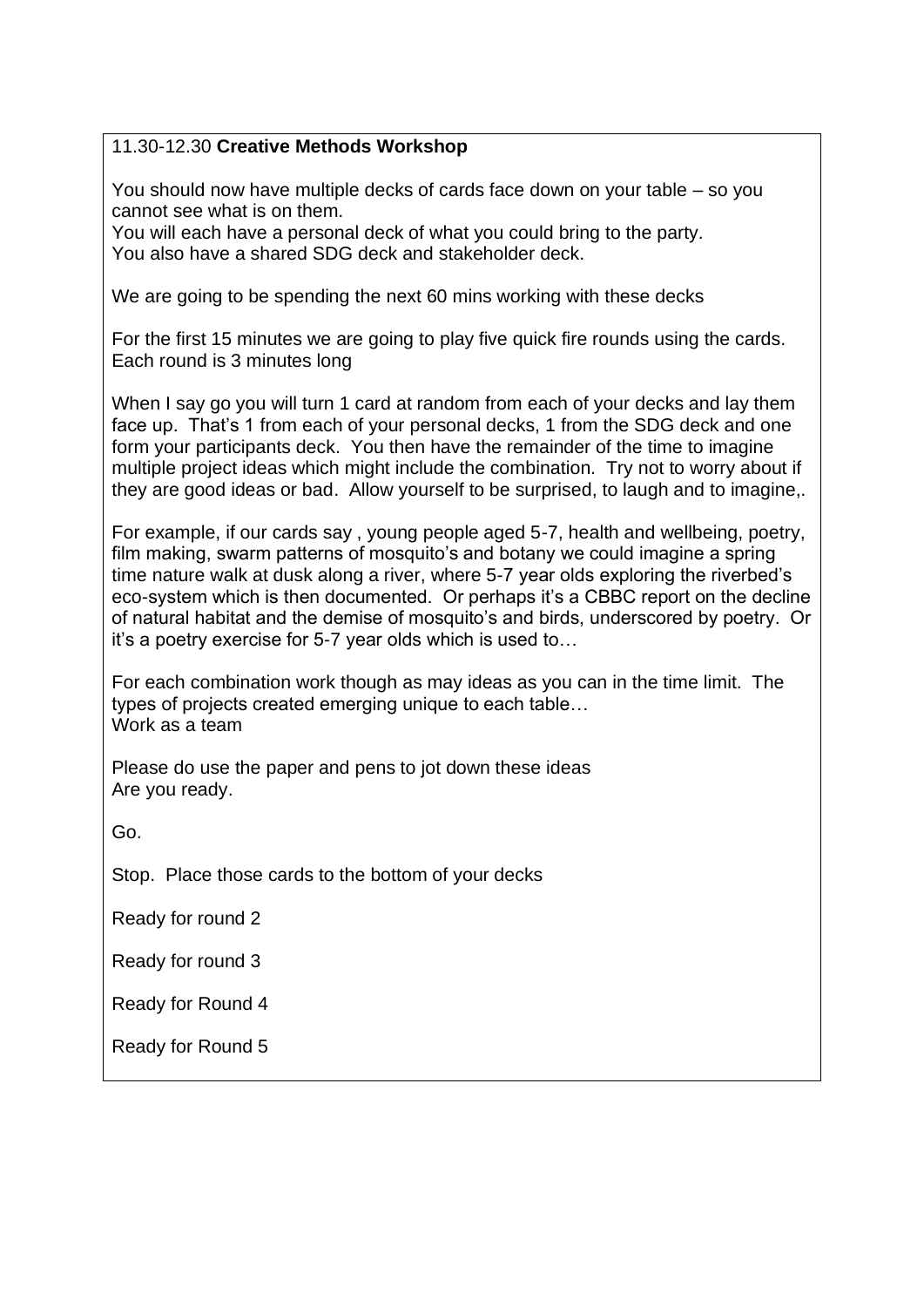## **5 rounds and multiple possibilities. [11.50]**

Perhaps you have been surprised by some of those combinations, some in a good way others perhaps not so much.

In this next phase I invite you turn over all of your cards. And having gone through a Random idea generation game, start crafting combinations of cards and projects. Perhaps focus on the combinations which you were most excited by.

You have 15 minutes to craft up to 4 projects.

In this time, you might start asking, what questions might emerge out of these projects.

What might we use these projects to investigate? If anything?

How might these projects be use to augment our research narratives?

How do these project support our own narratives and brands whilst creating new cocreated spaces, new possibilities?

Why might we each be interested in this work?

How do they solve a problem?

After these 15 minutes we will go round the room and ask you to share one of your project ideas which you are most excited about.

Any questions Go…

Feedback

**Grab yourself a coffee??**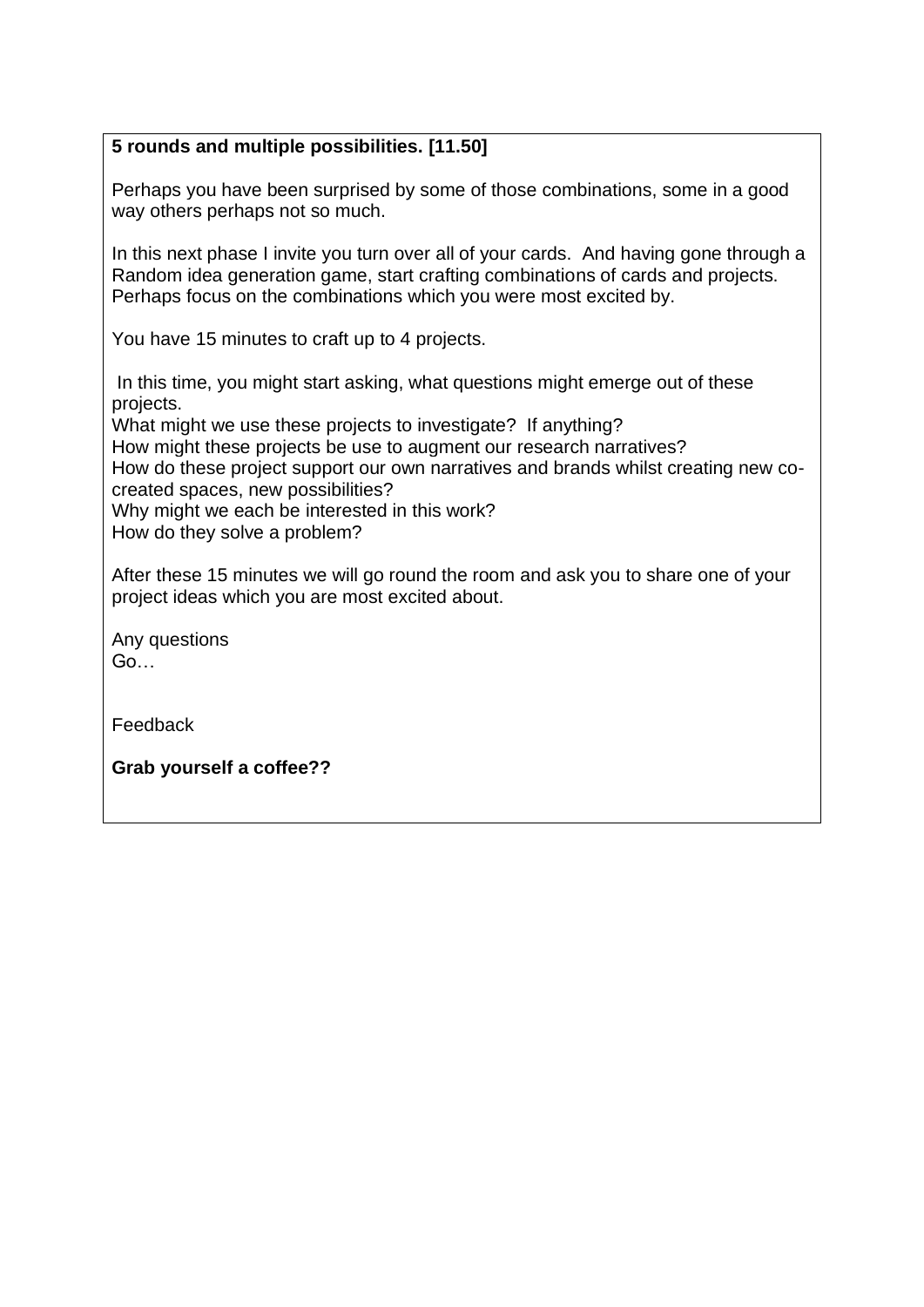**Step 4 Next steps**

#### **What's Next PARKE Cafe** (15 mins) Dave Hockham

WE have begun to form new ideas with new people. Some have been excellent, some perhaps less so. For these ideas to grow, you will need time and support. Longer conversations. We would like to support you with that with offering two groups £3000 seed money for a pilot project to be completed before July.

To access this money we invite groups of people made up of ideally at least 2 members of UoG staff, preferably cross disciplinary and preferably with at least 1 external partner to come together to write a 2 page proposal.

In those 2 pages you should:

Explain very briefly what the project is, who it involves and how it looks to investigate or tackle one of the SDG's

Outline what questions you might start asking or emerge out of the work? What might we use these projects to investigate? If anything? How might these projects use our past research? How do these project support each of your own narratives and brands whilst creating new co-created spaces, new possibilities? Why might we each be interested in this work? How do they solve the problem What might this pilot project lead to?

It should also include a breakdown of the £3000, which could include an external agents time.

To enable external partners to be part of the conversation we are offering twelve freelancers £150 each to support the drafting of the proposal.

To access the £150 we just need an email cc'ing a member of UoG staff who will confirm you are supporting the creation of the idea. Emails should be sent to bathway@gre.ac.uk

To bid for the £3000, we will want your 2 page proposals, invoices for £100 and invoices for £150 in by  $1<sup>st</sup>$  April. With decisions made by the 15th April.